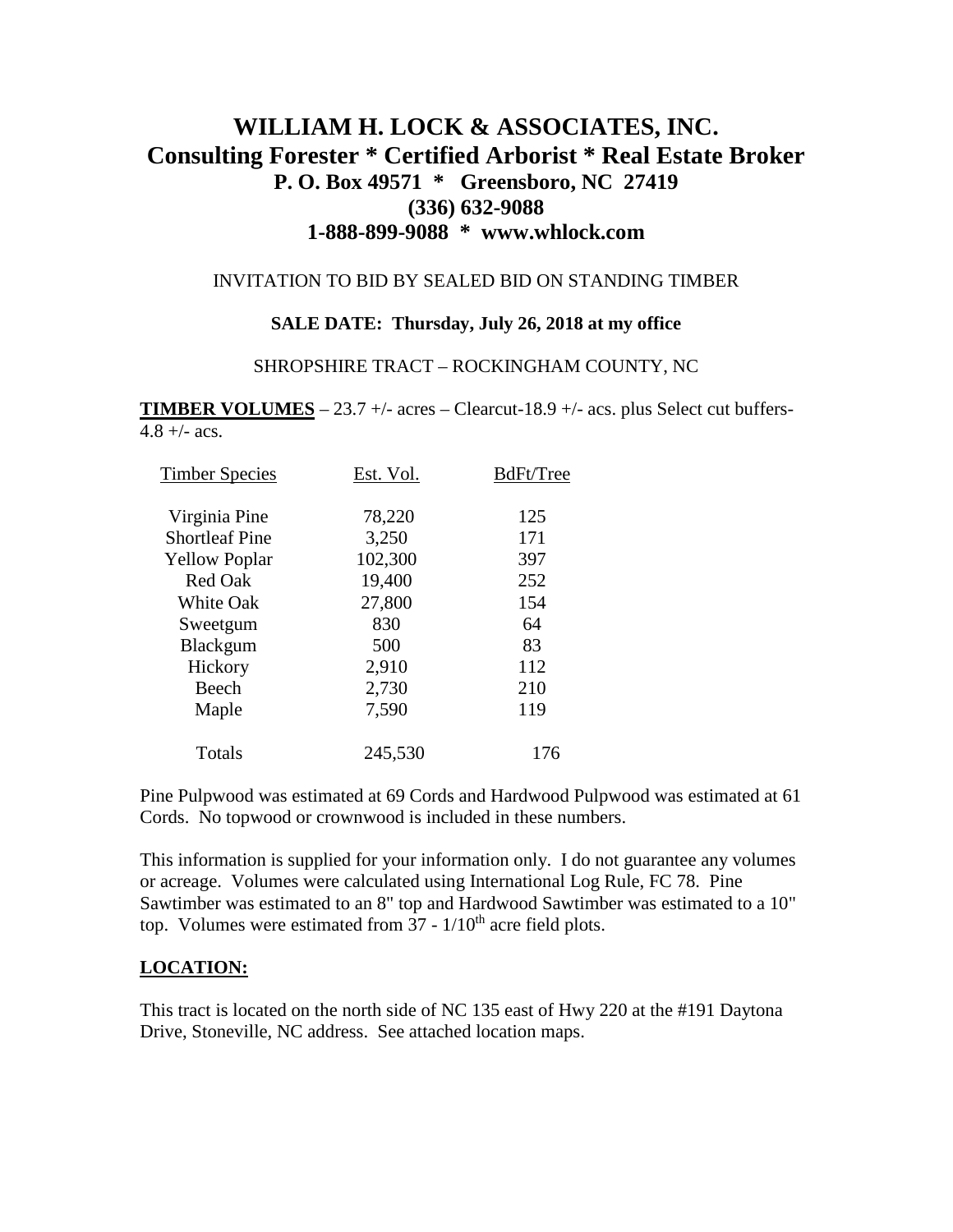Page Two Shropshire Tract - Timber Sale Sale Date: Thursday – July 26, 2018

### **BIDS:**

The Shropshire Tract is being sold on a lump sum sealed bid basis. Bids will be accepted by **regular mail** if received by 5:00 pm on Wednesday, July 25, 2018 **OR** bids will be accepted by **email [\(whlock@whlock.com\)](mailto:whlock@whlock.com), telephone (336-632-9088), fax (336-632- 9088), or in-person** at my office until 11:00 am on Thursday, July 26, 2018. At 11:00 am on Thursday, July 26, 2018 all bids received will be recorded. The successful bidder will be notified within 24 hours of the bid openings. A 10% deposit may be requested to be delivered to William H. Lock & Associates, Inc. within 72 hours of the bid opening. The balance of the sales price is to be delivered at the sale closing. The seller reserves the right to refuse or accept any and all bids. Seller will consider all bids. The seller will be responsible for the timber deed preparation, revenue stamps if recorded, and the forestry consultant fees. The buyer will be responsible for all other closing costs. A \$1,000 performance deposit will be payable at closing and held in a non-interest bearing trust account until satisfactory completion of logging. The performance deposit does not limit the buyer's liability.

## **PLACE OF SALE:**

The timber sale will be held at the office of William H. Lock & Associates, Inc. in Greensboro, NC. The office address is 375 S. Swing Road, Greensboro, NC 27409. Telephone and Fax: 336-632-9088; [Email: whlock@whlock.com](mailto:Email:%20whlock@whlock.com) 

## **CONDITIONS OF SALE**:

1. The Buyer shall have 24 months from the date of the timber deed to cut and remove all merchantable timber within the "Sale Areas". "Creek Buffers" have been marked with Blue Flagging. No blue flagged trees marking the buffer boundaries may be cut but all pine of any size and Hardwoods  $> 16$ " DBH may be harvested provided all Best Management Practices, Forest Practice Guidelines and all watershed rules and regulations are followed. The sale boundaries are marked with pink flagging. No trees marked with flagging and no trees beyond the flagged trees are to be harvested.

2. The Buyer may access the tract from NC Highway 135 along the existing driveway leading into the Shropshire home at the "Randy's Body Shop" sign or the existing farm path off of Carter Dairy Road leading into the wooded sections of the Shropshire tract. The driveway leading into the existing homes (Daytona Drive) is a private drive. Any access routes will need to be installed and/or maintained according to all North Carolina Best Management Practices, Forest Practice Guidelines, and any applicable river basin or watershed rules. All roadways must remain open and passable by ordinary traffic at all times. The roadways must be left in similar condition at the completion of the harvesting operation as they were at the beginning of the harvesting operation, reasonable wear and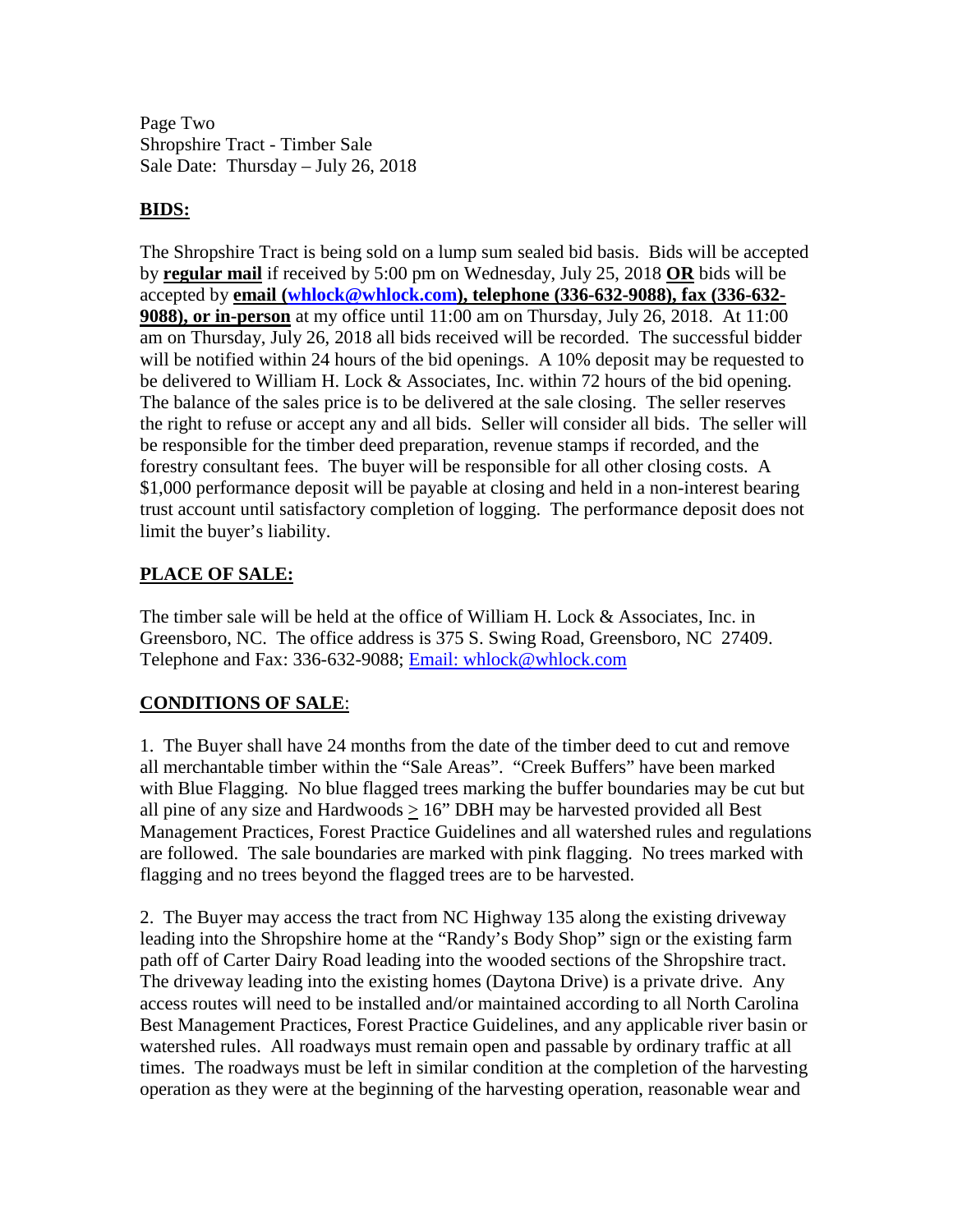Page Three Shropshire Tract - Timber Sale Sale Date: Thursday – July 26, 2018

tear accepted. Call W.H. Lock & Associates, Inc. if there are questions concerning access routes.

3. The Buyer is responsible for maintaining a clean site. No equipment parts, trash, tires or other debris created as a result of the harvesting operation shall be left on the property. It shall be the Buyer's responsibility to clean up any hazardous material or chemical waste spills including but not limited to Diesel Fuel, Hydraulic Fluid, Machine Oil, and/or Gasoline upon the subject property if deposited as a result of the harvesting operation. Responsibility will include any required remediation including but not limited to the removal of contaminated soils.

4. Harvesting operations must not interfere with any farming operations and farming operations must not interfere with any harvesting operations. Decking, loading or hauling will not be permitted in any existing open fields or pastures immediately adjacent to the timber unless approved by William H. Lock & Associates, Inc. If approved, open areas must be free of logging debris, smoothed when completed, and re-seeded if necessary. If loading decks and truck parking areas were allowed in any grassed fields, these areas must be smoothed and reseeded when the harvesting operation is completed.

5. The Buyer is responsible for following all Federal, State, and local regulations regarding timber harvesting activities. If required, Buyer is responsible for obtaining any necessary permits or licenses required for timber harvesting. All logging operations must conform to North Carolina Best Management Practices, Forest Practices Guidelines, and any applicable river basin or watershed rules. In the event that a non-compliance situation is identified on the tract as a result of the harvesting operation, William H. Lock & Associates, Inc. will have the express right to suspend the harvesting operation until the situation is brought into compliance. No trees or other logging debris shall be left in or across the property boundary, sale cutting lines or access roads and paths.

6. All necessary sale harvest boundaries have been marked with pink flagging. Landowner guarantees the pink flagged sale boundaries. No flagged trees denoting the sale boundary shall be cut and no trees outside the boundary lines shall be cut. If trees marking the sale boundary are cut, North Carolina timber trespass laws may apply. No trees shall be cut to fall on a neighboring landowner's property or where potential damage may occur. If existing property corners are damaged or removed as a result of the harvesting operation, Buyer agrees to replace the markers at the correct surveyed location at their own expense.

7. Buyer agrees to notify William H. Lock & Associates, Inc., P. O. Box 49571, Greensboro, NC 27419 at least 3 days in advance of the beginning of the harvesting operation and at least 3 days in advance of the completion of the harvesting operation.